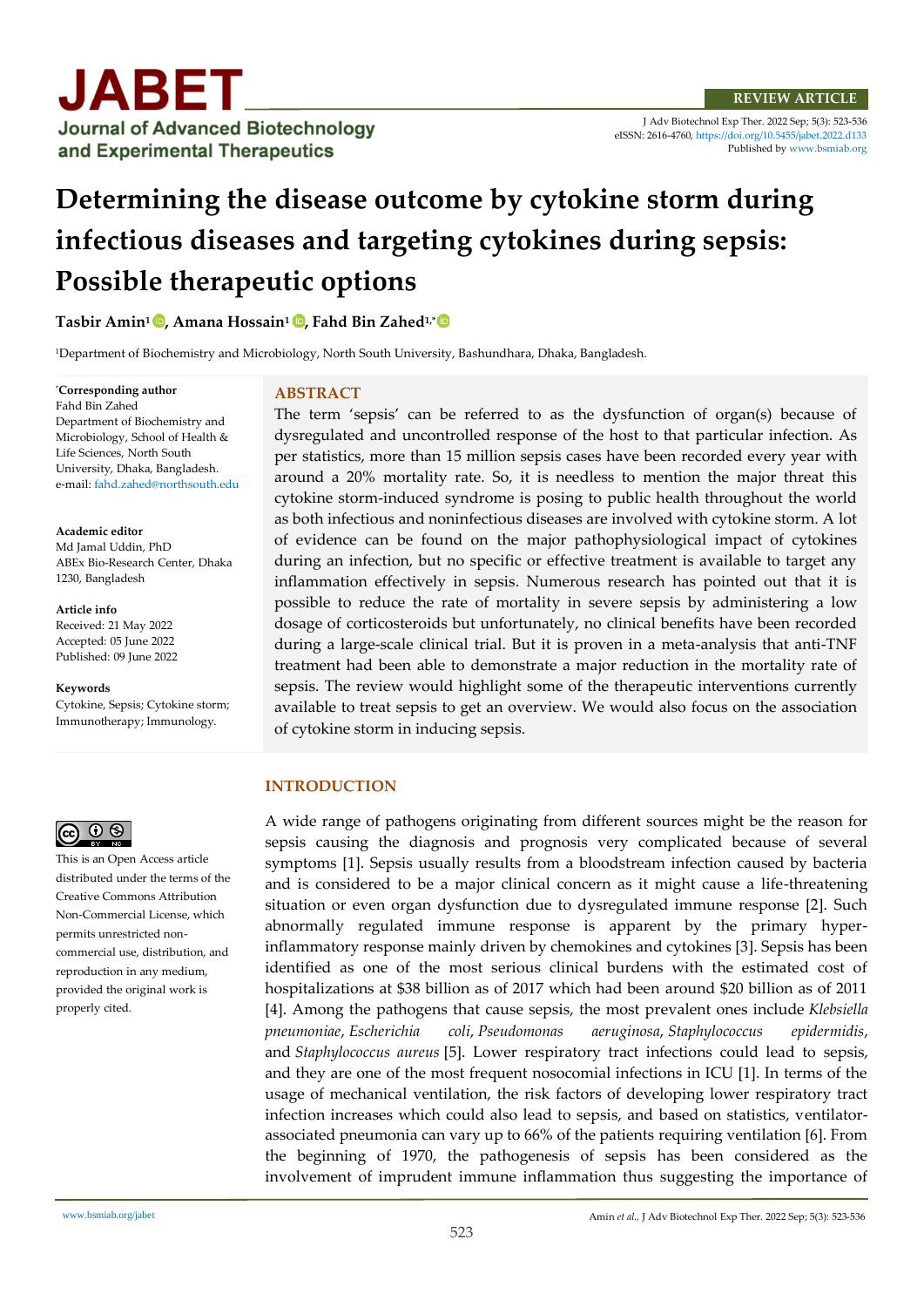the downregulation of immunity [7]. Cytokines are one of the most dominant pleiotropic regulators of immunity and they play a major role in the complicated pathophysiology of sepsis having both the pro-inflammatory and anti-inflammatory properties that are proficient to coordinate defense mechanisms for invading pathogens [8]. At the same time, they might dysregulate the immune response while promoting inflammation resulting in tissue damage [8]. A wide range of inflammatory responses is regulated by cytokines that include the migration of certain immune cells to the location of the infection which is highly required for the prevention of systemic infection. But if the release of cytokines is poorly regulated, endothelial dysfunction could occur which would be characterized by increased capillary permeability as well as vasodilation; eventually causing hemoconcentration, hypertension, edema, and macromolecular extravasation [9].

The relation between sepsis and cytokine storm has been considered to be essential in the discovery of effective therapeutic interventions. Focusing on this aspect would allow researchers to unveil a different outlook on cytokines and their elevated levels in sepsis patients [12]. Since growth factors play a major role in the sepsis pathogenesis and the colony stimulating factors induce cell proliferation, the escalating cells are responsible for the increased levels of cytokines [31]. The involvement of other inflammatory cytokines such as IL-6, IL-7, IL-12 and IL-1β is also evident in sepsis [12]. With rigorous research on the interconnectedness between cytokine storm and sepsis, it could be possible to pave the path toward the implementation of novel potential treatments in reducing the mortality rate of sepsis.

The lack of clinically predictive and relevant animal models happens to be one of the major obstacles to the development of effective therapeutics in treating sepsis; nevertheless, more than hundreds of animal models have been used by researchers over the past few years [80]. But some therapeutics agents have shown positive results in sepsis treatment whereas the traditional interventions revealed some crucial adverse impacts; for instance, high dose corticosteroids worsen the disease outcome in sepsis patients by making them vulnerable to several secondary infections [60]. That is why it is very important to assess the therapeutic interventions and weigh their negative impacts against the positive ones before their initial implementation in sepsis.

The initial treatment for sepsis is administering a wide range of antibiotics though a very specific therapeutic intervention would be required especially in terms of negative blood culture where the causative agent of the infection remains unknown while avoiding increased microbial resistance to antibiotics available now [10]. IG therapy, anti-TNF mAb, and the usage of CSFs could be effective though a wide range of controversies remains regarding their effectiveness in reducing sepsis mortality [1]. Apart from that, the usage of moderate-dose steroids, limiting the overall tidal volume in lung complications, early goal-directed therapy, and intensive insulin therapy could have some positive impact in reducing sepsis-related death rates as well [11].

# **RELATION BETWEEN CYTOKINE STORM AND SEPSIS**

The term 'cytokine storm' sometimes can also be denoted as 'cytokine cascade' which happens to be one of the main reasons for the diverse, remote, and local signs that are associated with an infection. At long last, if the threshold is crossed somehow, sepsis could be observed which has a major impact on both mortality and morbidity [12]. The very first association of cytokine storm had been observed in Graft Versus Host Disease (GVHD) back in 1993 [13]. After that, a major interconnectedness has been observed between cytokine storm and influenza [14]. Later studies have revealed its association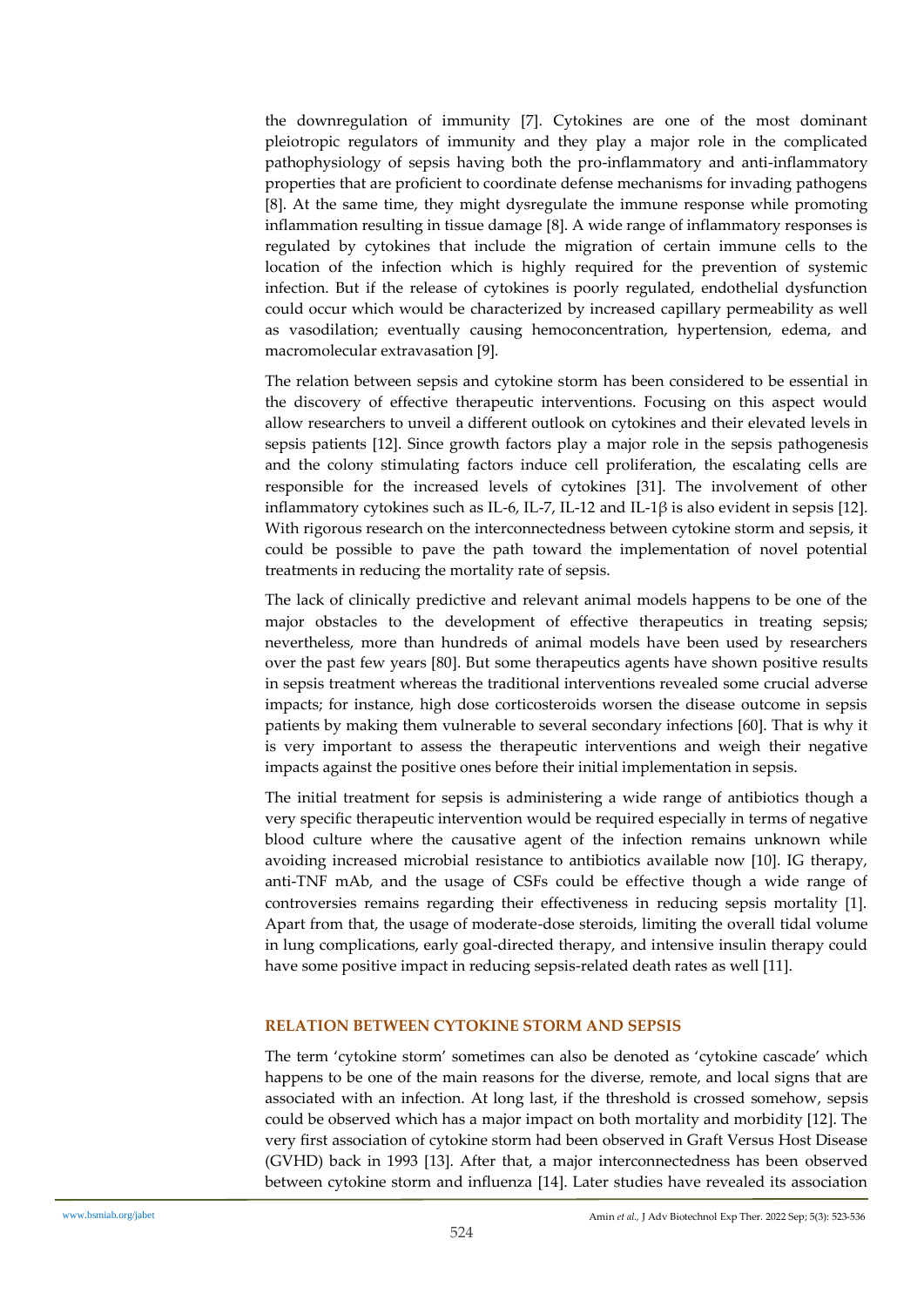with a wide range of fungal, bacterial as well as viral infections [15]. Cytokines can be termed as small proteins weighing less than 80 kDa [16] and they can be categorized into various groups including interleukins, interferons, chemokines, growth factors, and tumor necrosis factors [12]. One of the main actions of interleukins is in the growth and differentiation of leukocytes, interferons regulate the innate immunity while activating different antiviral properties, chemokines control the whole process of chemotaxis and the recruitment of leukocytes, and tumor necrosis factors activate the cytotoxic T lymphocytes [15].

The term 'interleukin', sometimes denoted as IL had been selected in describing a particular group of proteins that are produced by either the tissue macrophages or monocytes for mediating communication between associated leukocytes [17]. IL-1 was the very first interleukin to be brought to light, which had been identified as one of the most essential factors enhancing the T-cell responses to antigens or mitogens [18]. Interleukins are one of the most essential ones released in the infectious processes. The artificial categorization of interleukins can be divided into pro-inflammatory interleukins and anti-inflammatory interleukins. During sepsis, the involvement of several inflammatory cytokines including IL-1β, IL-12, IL-6, and IL-7 can be seen [12]. Apart from that, the levels of IL-1β had been noticed to be higher in the patients who have died in comparison with the survivors [19].

IL-6 is considered pleiotropic and their role in cytokine storm has always been very complex. Several inflammatory diseases including autoimmune diseases, cardiovascular diseases, and cancer were observed to have high IL-6 levels. Moreover, IL-6 had also been shown high association with the severity of sepsis, and with a higher number of IL-6 demonstrated much worse outcomes among the sepsis patients [20]. The interconnectedness between sepsis and IL-6 could be associated with the activation of complement pathways [21].

During sepsis, IL-12 is also increased [12]. They are produced by macrophages and dendritic cells. And because of this reason, they induce huge loads of INFγ [22]. IFN-γ is an effector cytokine that contributes substantially to immunity [23]. They are secreted by activated lymphocytes such as CD8 cytotoxic T cells and CD4 Th1 [24]. It is worth mentioning that IFN-γ associated signaling could have suppressive immune regulatory impacts on antitumor [25], autoimmune [26], and antiviral [27] responses. INF $\gamma$  has demonstrated its ability to promote inflammatory responses but its production is reduced in sepsis [28]. It could happen because of the hyporesponsiveness of lymphocytes mostly in an immunosuppressed state [29]. IL-3 is identified as one of the key regulators of cytokine storm during sepsis [30]. IRA B cells produce the IL-3, and they fuel the inflammatory cascade with the promotion of emergency myelopoiesis [12].

Growth factors are also highly associated with the pathogenesis of sepsis. Among a wide range of growth factors secreted in sepsis, the most associated ones in inducing cytokine storm include hematopoietic targeted granulocyte-macrophage colonystimulating factors, granulocyte colony-stimulating factors, as well as macrophage colony-stimulating factors. However, in addition to IL-3, colony-stimulating factors would induce myeloid cell proliferation and differentiation [12]. Because of this reason, a huge load of activated cells would contribute to the synthesis of elevated cytokines; thus, promoting cytokine storm [31]. Figure 1 would depict the cytokine cascade in sepsis.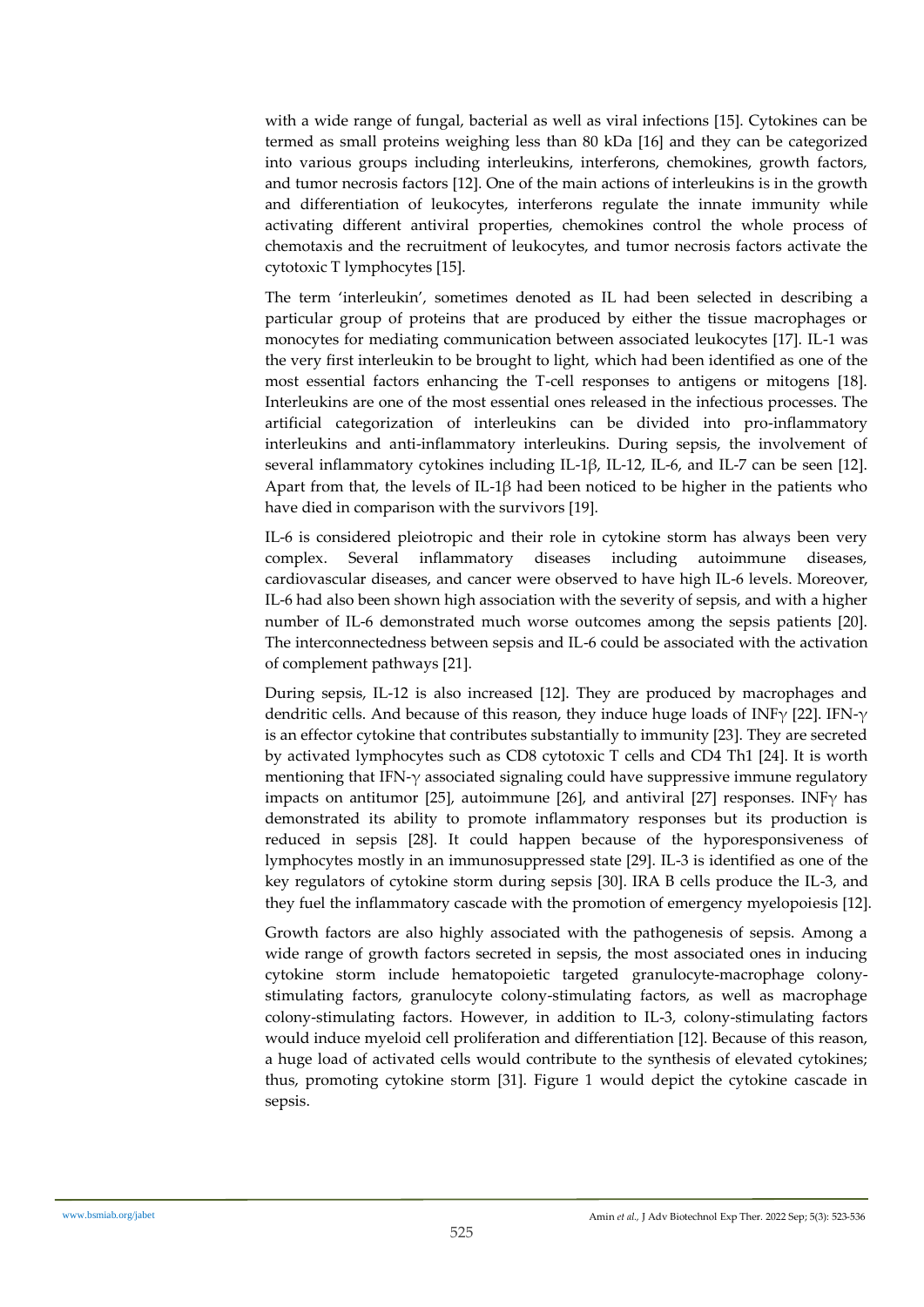

**Figure 1.** Cytokine cascade in sepsis.

## **INFECTIONS ASSOCIATED WITH CYTOKINE STORM**

Cytokine storms are involved with a wide range of infectious and noninfectious diseases, and it does not bring fortunate consequences in therapeutic interventions [32]. Cytokine storm was previously known as an influenza type syndrome occurring after the systemic infection including sepsis and after immunotherapy including Coley's toxins [33]. Infections associated with *Yersinia pestis* had been one of the reasons for major pandemics such as the Black Death while triggering the alveolar macrophage in producing huge loads of cytokines leading to cytokine storm [34]. A wide range of disorders is resulting in from cytokine storm like primary and secondary hemophagocytic lymphohistiocytosis, sepsis, COVID-19, and associated autoinflammatory disorders [35].

Most of the patients with cytokine storm seem to be feverish and might also have a fever in terms of severe cases [36]. Moreover, patients could have fatigue, headache, anorexia, rash, myalgia, diarrhea as well as arthralgia. All these symptoms could be present because of the tissue damage by the cytokine storm. However, the acute phase physiological alternations and immune cell-mediated responses could also be responsible for this aspect. Some of the patients could also have respiratory disorders such as tachypnea and cough that could lead to acute respiratory distress syndrome (ARDS) requiring mechanical ventilation [35]. Moreover, the combination of coagulopathy, hyper-inflammation, and low counts of platelet the patients with cytokine storms could increase the risk of spontaneous hemorrhage. In severe cases, acute liver injury, renal failure, and stress-related cardiomyopathy could develop as well [37]. The combination of endothelial cell death, renal dysfunction, and acute phage hypoalbuminemia could lead to anasarca and capillary leak syndrome [38].

The term cytokine storm was first used in infectious diseases back in 2000 when research began on cytomegalovirus [39], severe acute respiratory syndrome (SARS-CoV) [40], a group of *Streptococcus* [41] as well as variola virus [42]. Moreover, rigorous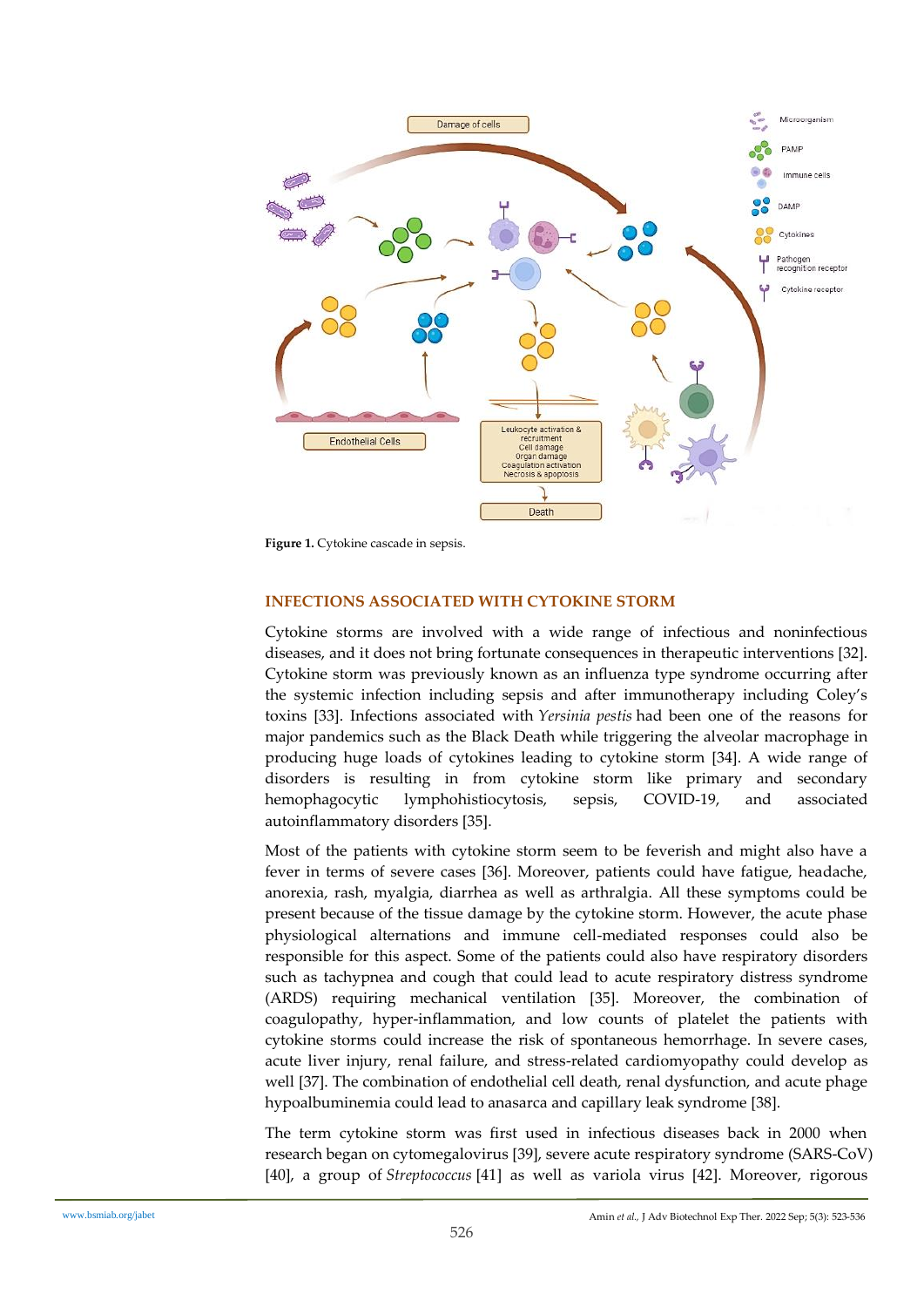studies had been carried out on cytokine storm because of the public interest in bird flu [15]. Even though the term had not been stated explicitly, studies have addressed potential molecular and cellular mechanisms that are contributing to cytokine storm in several viral diseases [43]; and the focus was given to influenza specifically [44].

# **Cytokine storm and COVID-19**

The macrophages [81] and dendritic cells are primarily responsible for triggering the initial response in SARS-CoV-2, which also include the release of cytokine [82]. Additionally, the inflammatory response contributes to the destruction of lymphocytes in order to stop the infection of SARS-CoV-2. The activation of NOD, LRR-, and pyrin domain-containing protein 3; also abbreviated as NLRP-3 inflammasome alongside the dull response of histone deacetylase 2 on the Nuclear Factor Kappa Betta (NF-κB) complex is pointing out the association with cytokine storm [82]. The pathophysiological mechanisms concerning SARS-CoV-2 induced cytokine storm are illustrated in Figure 2.



**Figure 2.** Mechanisms concerning SARS-CoV-2 induced cytokine storm.

# **SEPSIS: THERAPEUTIC INTERVENTIONS**

The most effective strategy for addressing cytokine storm is associated with the supportive care in maintaining the functions of critical organs, controlling the underlying health complications while eliminating the possible triggers that could activate an abnormal immune system all for limiting the collateral damages caused by the activated immune system [35]. Substantial progress has been identified in the progress of therapeutic interventions in reducing the mortality rate in sepsis. Some of the most effective ones include limiting the tidal volume in Acute Respiratory Distress Syndrome (ARDS) or Acute Lung Injury (ALI), early goal-directed therapy, stem cell therapy, Ig therapy, and usage of moderate dosage of steroids [11].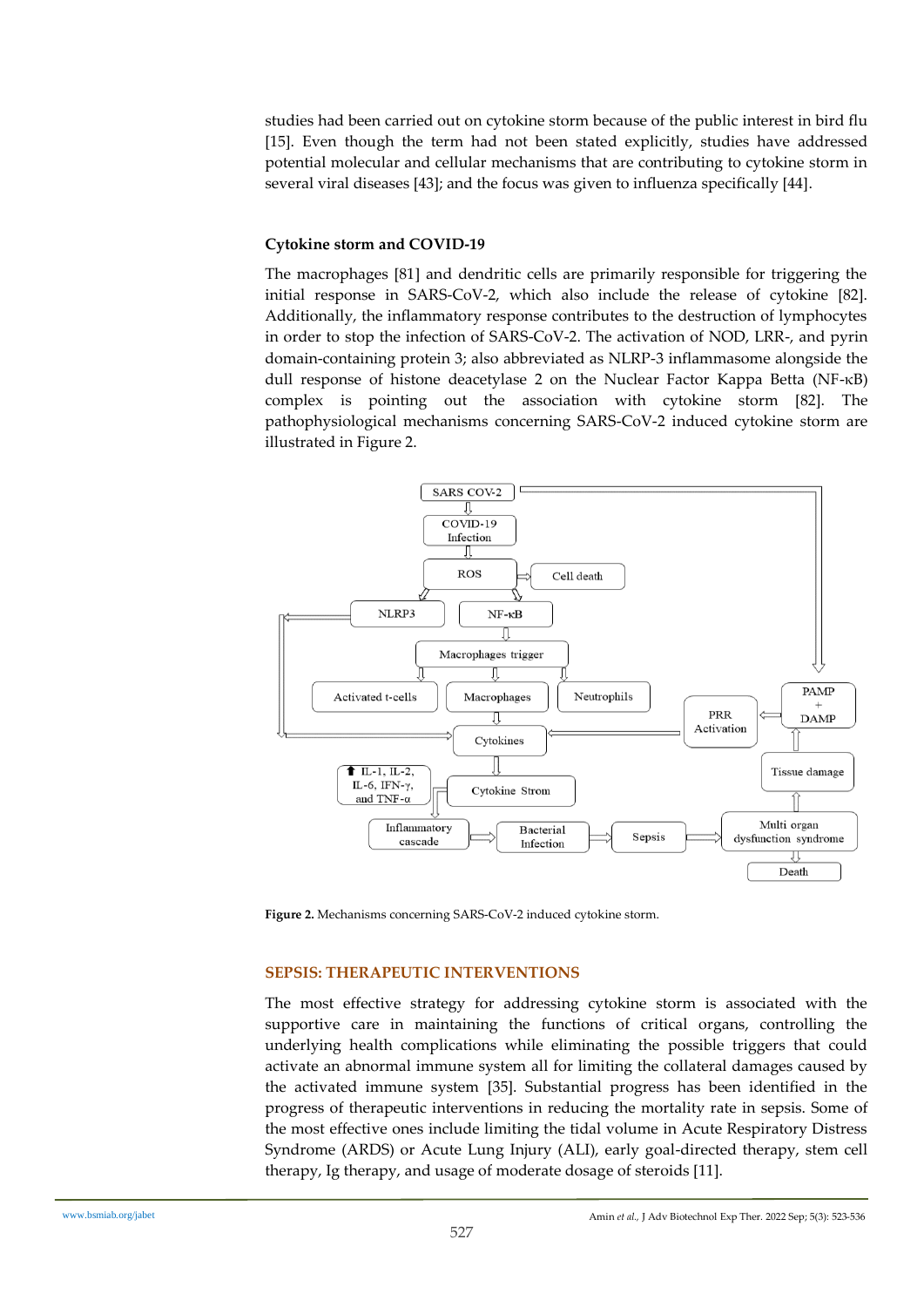ALI can be seen in more than 25% of patients with sepsis [45]. A tidal volume of 6 ml/kg of the body weight (ideal) happens to be at the lower end range of physiologic ventilation; even though it has been tested on ALI and ARDS patients only [11]. Since patients with severe sepsis develop ALI and ARDS, low tidal volume therapy could prevent the further progression of these conditions. Early Goal-Directed Therapy (EGDT) is also effective against sepsis. The main purpose of this therapy is to adjust the cardiac preload, afterload as well as contractility in balancing the systemic oxygen delivery. Patients with severe sepsis have shown a positive response in maintaining proper cellular perfusion while preventing organ dysfunction [11].

Mesenchymal Stem Cells (MSCs) have several anti-immune regulatory and antiinflammatory roles as it has the potential for the inhibition of the secretion of cytokines (pro-inflammatory) including IL-1, IL-12, IL-6, IFN- $\gamma$ , and TNF- $\alpha$ ; thus, suppressing the cytokine storm activation [46]. Moreover, mesenchymal stem cells can secrete IL-10, hepatocyte, and keratinocyte which would assist collectively to inhibit the formation of fibrosis while repairing the damaged tissues of the lung [47]. Ig therapy is proven to facilitate the systemic neutralization and opsonization of bacteria, nonetheless, the success rate in clinical trials is only modest [1]. But because of very minimal certainty in reducing sepsis mortality [48], the Surviving Sepsis Guideline panel stopped recommending in 2016 [49].

The impact of steroids in treating patients with sepsis has been highly debated for a long time. Several randomized, well-designed and controlled trials have failed to show positive impacts of steroids in improving the survival of the patients with sepsis [50]. But some strong evidence highlights the usage of steroids in patients diagnosed with refractory septic shock. Moderate dosages of steroids might restore the sensitivity of cells to vasopressors [51]. It could potentially reduce the intensity of inflammatory responses while decreasing the possibility of organ dysfunction. That is why low-dose steroid therapy could be well tolerated [52]. A lower dose has the potential to induce a greater response as per a meta-analysis [53].

In patients with ARDS, the exogenous corticosteroid administration entirely blocked the NFκb in the lungs [54]. Corticosteroids have also been proven to be effective in suppressing the renal iNOS activities right after endotoxemia for preventing hypoxic injury; thus, improving the renal oxygen delivery and restoring oxygen consumption [55]. Moreover, corticosteroids also improved the glomerular endothelium permeability among patients with septic shock [56]. The positive effects of corticosteroids on organ perfusions have also been proven for the brain [57] and heart [58]. Even though several positive aspects can be observed in the administration of corticosteroids in sepsis patients, the rationale for its usage is dependent on the concepts of critical health deterioration concerning the insufficiency of corticosteroids [59]. It is worth mentioning that high dose corticosteroids (30 mg of methylprednisolone/kg of body weight) do not have any positive impact on sepsis patients, and it does not improve the survival rate either; instead, worsen the situation by making the patient more susceptible to secondary infections [60].

Apart from that, different colony-stimulating factors like Granulocyte-Macrophage Colony Stimulating Factor (GM-CSF) and Granulocyte-Colony Stimulating Factor (G-CSF) have been examined as therapeutics in increasing the macrophage and neutrophil number for improving the bacterial clearance process in sepsis [1]. But again, only modest improvement had been seen in the patient recovery [61], mostly among the patients who had sepsis-related immunosuppression [62].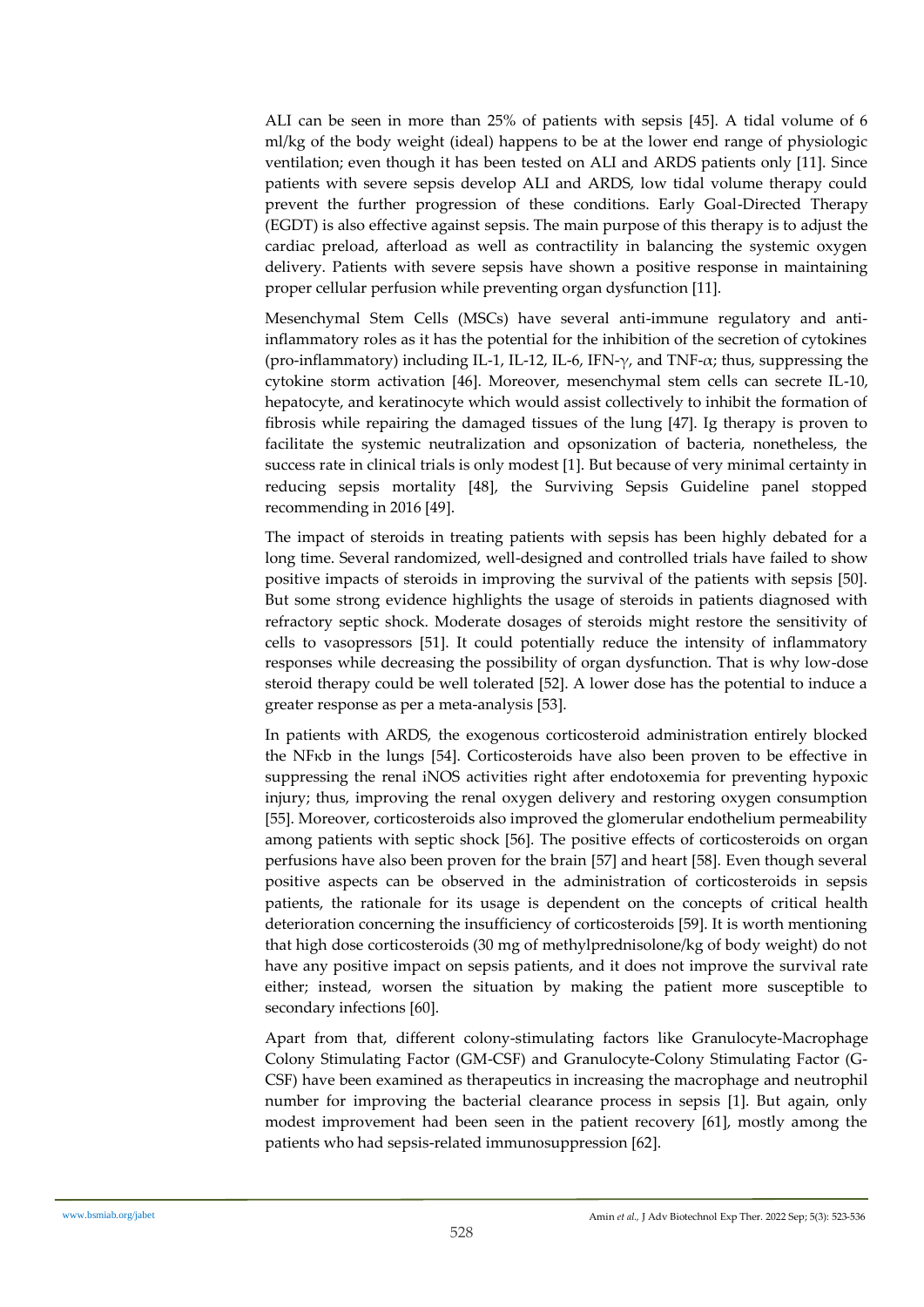Researchers have identified the positive impact of intensive insulin therapy for hyperglycemia in sepsis patients. It is demonstrated that if the glucose level of blood is maintained at 4.4 to 6.1 mmol/liter (80-110 mg/deciliter), it is possible to reduce mortality and morbidity among the patients who have been critically ill and received conventional therapy [63]. The frequency of episodes of sepsis was reduced to 46 percent by intensive insulin therapy and the patients with bacteremia treated with this intensive insulin therapy had low mortality compared to the patients who received conventional therapy [64]. Moreover, the death rate caused by a multiple-organ failure in sepsis was also reduced in insulin therapy regardless of the diabetes history of the patients. The mechanism associated with the antiapoptotic impact of insulin also plays a major role [65]. Insulin is effective in preventing apoptotic cell death from several stimuli as it activates the phosphatidylinositol 3-kinase-Akt pathway [66].

# **Anti-TNF treatment**

Tumor necrosis factor (TNF) is a protein weighing 17 kDa and made up of more than 150 amino acids; being produced by activated T lymphocytes, natural killer (NK) cells, and macrophages [67]. Research has shown that TNF might be the reason for the symptoms associated with both endotoxemia and malaria [68]. Cytotoxic factors are released during infection, and it is seen that TNF had been capable of inducing tissue injury and shock [69]; while the anti-TNF antibodies could prevent the lethality and complexities caused by bacteremia [70]. Because of this reason, anti-TNF treatment could be one of the most effective therapeutic interventions in reducing the sepsis mortality rate [71]. Some of the chosen inhibitors of tumor necrosis factors have been proven effective in limiting inflammation and joint injury to manage rheumatoid arthritis [72]. During their therapeutic development, similar anti-TNF agents had been tested in sepsis [73]. The preclinical studies on sepsis had shown that the level of TNF was elevated while some of the inhibition of TNF prevented deaths [74].

But ongoing investigations have pointed out that, selective anti-TNF agents produced remarkable survival benefits among sepsis patients. These agents are still undergoing vast investigation. Apart from that, results have shown that if patients with severe sepsis are given immunotherapy with associated anti-TNF agents, it is possible to reduce the overall patient mortality. In patients with shock or high IL-6, anti-TNF therapy has been proven to reduce the death rate though it was not statistically significant. [75]. However, one of the major setbacks of the assessment of anti-TNF factor as an effective therapeutic intervention is associated with large scale trials which could be logistically complicated [71].

Over the past decades, hundreds of diverse animal models have been used by the researchers for sepsis and the studies have been used as a major developmental pathway for new sepsis therapeutic agents [80]. Mice can be seen as one of the most common animals used in sepsis models as the inbred strains are available and they pose little to no threat to anyone working in the laboratory. However, the usage of genetically modified strains creates a great opportunity in exploring the significance of specific gene products in sepsis pathogenesis [80]. The below table would highlight some of the pharmacological agents that have been evaluated in the sepsis animal model with the potential results.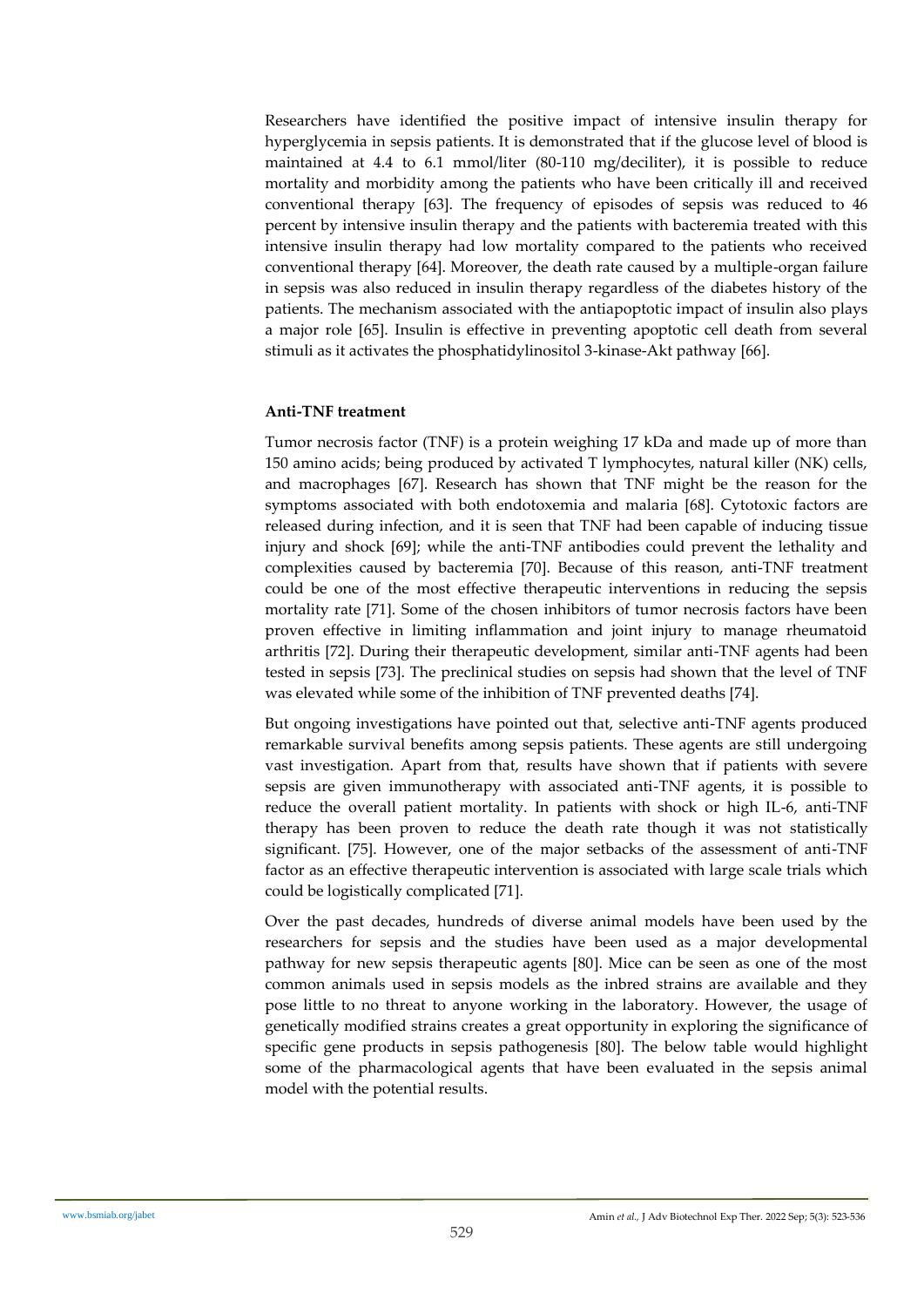| Table 1. Sepsis animal model. |  |  |  |
|-------------------------------|--|--|--|
|-------------------------------|--|--|--|

| Pharmacological agents | Animals<br>used | Challenges                            | <b>Results</b> | Ref.   |
|------------------------|-----------------|---------------------------------------|----------------|--------|
| <b>BN 5021</b>         | Mouse           | Intravenous LPS                       | Positive       | [83]   |
| TAK-242                | Mouse           | Intraperitoneal LPS                   | Positive       | [84]   |
| Tifacogin              | Baboon          | Viable intravenous E. coli            | Positive       | [85]   |
| BB-882                 | Mouse           | Intravenous LPS                       | Positive       | [86]   |
| Tifacogin              | Mouse           | Cecal ligation and puncture (CLP)     | Positive       | $[87]$ |
| $II.1-RA$              | Mouse           | Intraperitoneal LPS                   | Positive       | [88]   |
| Methylprednisolone     | <b>Baboon</b>   | Viable intravenous E. coli            | Positive       | [89]   |
| sodium succinate       |                 |                                       |                |        |
| Lenercept              | Baboon          | Viable intravenous E. coli            | Positive       | [90]   |
| Tifacogin              | Rabbit          | Peritonitis caused by E. coli 018: K+ | Positive       | [91]   |
| CDP571                 | Baboon          | Viable intravenous E. coli            | Positive       | $[92]$ |

# **POTENTIAL MANAGEMENT STRATEGY AGAINST CYTOKINE STORM**

Sepsis patients are sometimes treated in intensive care facilities since they need intense therapeutic support and close monitoring [93]. Among some of the early treatments in addressing the issue, blood purification techniques have been implemented [94]. Some of the most common ones include haemoperfusion, haemofiltration, continuous or intermittent high-volume haemofiltration as well as plasmapheresis. The main purpose of such approaches is to ensure 'immune homeostasis' that reduces the damage caused by the host's dysregulated response to a particular infection [95]. It could be heralded by a significant rise of cytokines, contributing to the severe systemic impact of sepsis mostly in septic shock [96].

The usage of CytoSorb ® in cytokine haemoadsorption in sepsis and septic shock had been discussed by a panel of clinicians. It is a sorbent technology for reducing cytokine levels. The CytoSorb ® device is made up of a single use haemoadsorption cartridge that is possible to use with standard blood pumps like a haemoperfusion device [97]. The CytoSorb cartridge is a CE-marked device that is capable of lowering elevated cytokines in severe sepsis [95]. The cartridge is usually filled with sorbent beads which are made from porous polymers that ensure capturing and adsorbing cytokines when the blood is passed through the device. The whole process is dependent on concentration and because of this reason, if the blood contains higher levels of cytokines, the level would be reduced faster [95]. The removal of cytokines had been confirmed in a feasibility study and the rate of cytokine extraction had been 30% [98]. One of the major findings of the study was that the plasma concentration of both  $TNF-\alpha$ and IL-6 had been reduced after the first hour of the therapy, but the concentration of IL-10 was not reduced. Moreover, the most significant removal was noticed in IL-6; whereas the least had been the tumor necrosis factors [98].

In septic shock, the usage of haemoadsorption with CytoSorb has been supported by several experimental evidence; nevertheless, the evidence is not significant from human studies. More than 100 cases have been identified where the CytoSorb was used in clinical scenarios and the treatment had been well-tolerated though the clinical studies have not been conducted on large scale [99]. Patients with high severity of illness would be more likely to benefit from the intervention [100]. A refractory shock that has been indicated by high doses of vasopressor support alongside early organ failure with cytokine storm must be preferred as well [101].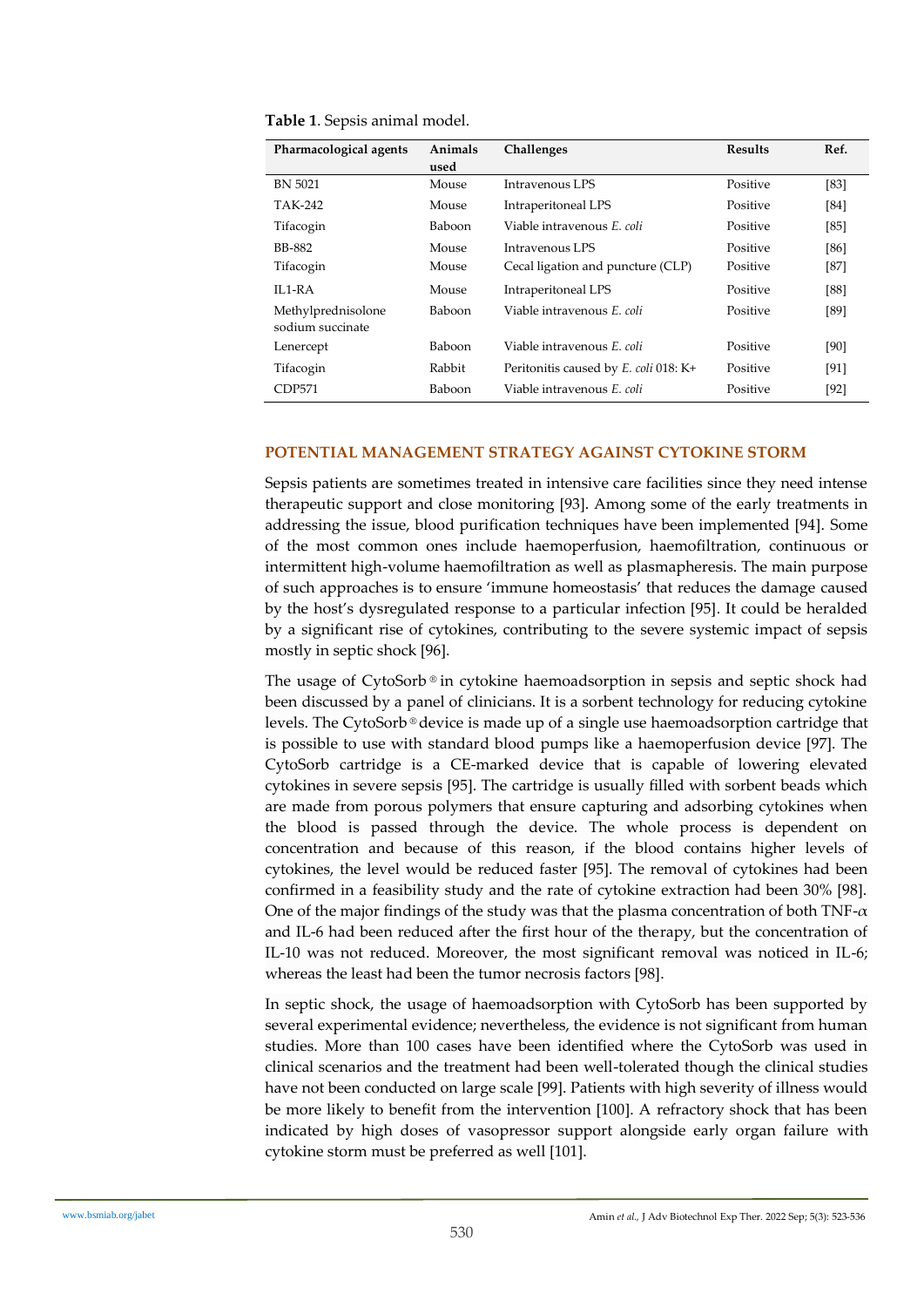## **FUTURE PROSPECTS**

The current therapeutics and clinical trials in reducing cytokine storm have not been effective and failed to decrease the inflammatory responses even with the advancement in transcriptomic, genomics, metabolomics, and proteomic progress of sepsis [12]. The proposed study would be helpful for researchers to get further insight into the association of sepsis and cytokine storm while proposing effective therapeutics. Since a complete overview of the orchestration of cytokine storm is required for highly effective therapeutics, the study could be of help by taking into consideration this aspect.

It is very important to understand the cytokine profile in sepsis patients as it could be effective in assessing the severity of the disease and predicting mortality, resulting in much better patient management. Targeting cytokines during sepsis is still considered one of the major therapeutic challenges despite the huge amount of explanation on the pathophysiology of cytokines in an infection. This study would focus more on the unexplored aspects of cytokine targeting in sepsis. Corticosteroids have been used as a therapeutic intervention that decreases inflammation while inhibiting the activation of both the AP-1 and NF-κB pathways [76]. Several studies have identified that a low dosage of corticosteroids has the potential to reduce mortality in both severe septic shock and sepsis [77]. But unfortunately, large-scale clinical trials did not show any clinical benefits in the systematic usage of corticosteroids in sepsis [78]. Some targeted therapies have also been considered and tested. Even though the capture of compounds including IL-1, LS, and TNF- $\alpha$  has shown positive preclinical results in mice models but failed to reduce the sepsis mortality [79]. The study would also focus on assessing different therapeutic interventions that have already been tested and compare their positive and negative impact on reducing sepsis mortality in cytokine storm.

A wide range of therapeutic interventions are clinically available for treating patients with sepsis, but it is important to assess the adverse impact they could deteriorate the patient's health conditions. The review accumulates some prosperous and promising interventions in reducing the mortality of sepsis and some of them are focused on sorbent technology that helps lower the cytokine levels [97]. Moreover, the study is also highlighting the association between cytokine storm and sepsis while depicting some of the mechanisms of infections associated with cytokine storm. Future researchers interested who are interested in discovering effective therapeutic interventions could be guided by this research since an overview of sepsis pathogenesis in association with cytokine storm would be provided to them alongside the existing therapeutic interventions and cytokine storm management strategy. The progress of this review can be evaluated by the organization of information on sepsis pathogenesis, the involvement of elevated cytokines and the management strategies in reducing the death rate. With more research on sepsis, it would be possible to develop promising immunomodulating treatment strategies while unveiling unexplored and undiscovered pathophysiological features of sepsis [8].

# **CONCLUSIONS**

Sepsis is still one of the major concerns for both researchers and clinicians. Even though rigorous studies have carried on throughout the years, but no substantial therapeutic development has been observed in large clinical trials. One of the main reasons is associated with the lack of adequate understanding of the pathophysiology and interconnectedness with cytokine storm since it is characterized as a dynamic and complex disease process. Moreover, heterogeneous patients are affected by sepsis with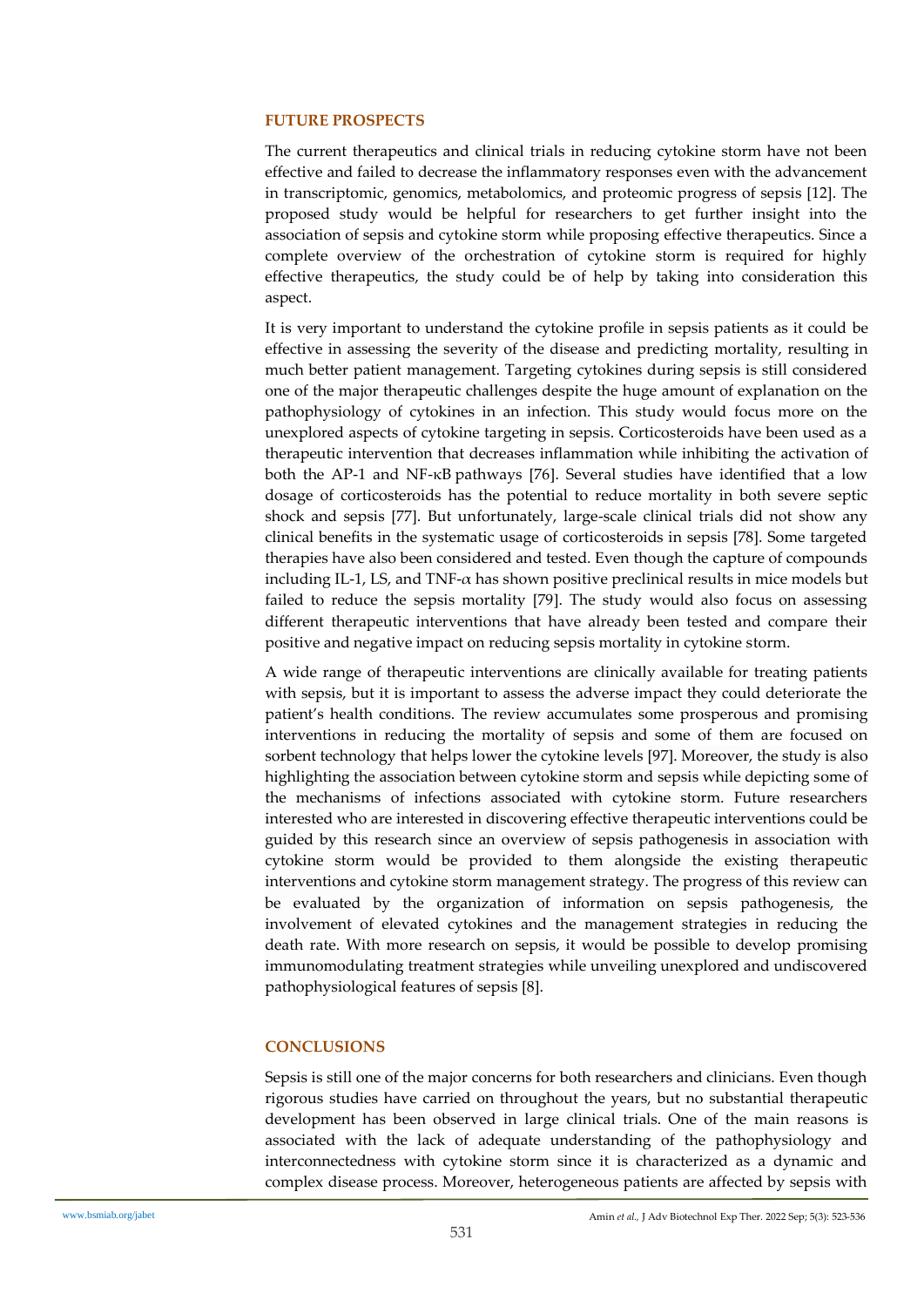diverse comorbidities and etiologies; making the effective discovery of potential therapeutics more challenging and aggravating. Researchers have been unveiling all associated pathophysiologic processes in sepsis and the essential regulatory roles played by cytokines in the progression of the disease. As of now, intensive insulin therapy, anti-TNF treatment and low dosage of steroid administration are giving a ray of hope, nonetheless having setbacks in large-scale clinical trials. We hope that the ongoing research in this aspect would help expand our knowledge of the mechanism of the disease while developing novel strategies to fight sepsis which would bring only positive results in the clinical trials.

#### **ACKNOWLEDGMENT**

We would like to show our gratitude to the corresponding author Mr. Fahd Bin Zahed, core faculty member of the Department of Biochemistry and Microbiology, North South University, Dhaka, Bangladesh for his remarkable assistance in nurturing the idea that substantially enhanced the quality of the manuscript.

## **AUTHOR CONTRIBUTIONS**

FBZ conceived the idea and prepared the outline of the review. TA and AH performed the literature search and data extraction, analysis of extracted data and manuscript preparation. FBZ supervised the manuscript preparation and prepared the final draft. All authors read and accepted the final version of the manuscript.

# **CONFLICTS OF INTEREST**

There is no conflict of interest among the authors.

### **REFERENCES**

- [1] Greenfield KG, Badovinac VP, Griffith TS, Knoop KA. Sepsis, cytokine storms, and immunopathology: the divide between neonates and adults. ImmunoHorizons, 2021. 5(6): 512–522.
- [2] Shankar-Hari M, Phillips GS, Levy ML, Seymour CW, Liu VX, Deutschman CS, Angus DC, Rubenfeld G D, Singer M. Developing a New Definition and Assessing New Clinical Criteria for Septic Shock. JAMA, 2016, 315(8): 775.
- [3] van der Poll T, van de Veerdonk FL, Scicluna BP, Netea, MG. The immunopathology of sepsis and potential therapeutic targets. Nature Reviews Immunology, 2017, 17(7): 407–420.
- [4] Rudd KE, Johnson SC, Agesa KM, Shackelford KA, Tsoi D, Kievlan DR, Colombara DV, Ikuta KS, Kissoon N, Finfer S, Fleischmann-Struzek C, Machado FR, Reinhart KK, Rowan K, Seymour CW, Watson, R. S., West, T. E., Marinho, F., Hay, S. I., & Lozano, R. Global, regional, and national sepsis incidence and mortality, 1990–2017: analysis for the Global Burden of Disease Study. The Lancet, 2020. 395(10219): 200–211.
- [5] Dolin, H. H., Papadimos, T. J., Chen, X., & Pan, Z. K. Characterization of Pathogenic Sepsis Etiologies and Patient Profiles: A Novel Approach to Triage and Treatment. Microbiology Insights, 2019: 12.
- [6] Soussan, R., Schimpf, C., Pilmis, B., Degroote, T., Tran, M., Bruel, C., & Philippart, F. Ventilator-associated pneumonia: The central role of transcolonization. Journal of Critical Care, 2019, 50, 155–161.
- [7] Llewelyn, M., & Cohen, J. Superantigens: microbial agents that corrupt immunity. The Lancet Infectious Diseases, 2002, 2(3), 156–162.
- [8] Schulte, W., Bernhagen, J., & Bucala, R. Cytokines in Sepsis: Potent Immunoregulators and Potential Therapeutic Targets—An Updated View. Mediators of Inflammation, 2013, 1–16.
- [9] Rivers, E., Nguyen, B., Havstad, S., Ressler, J., Muzzin, A., Knoblich, B., Peterson, E., & Tomlanovich, M. Early Goal-Directed Therapy in the Treatment of Severe Sepsis and Septic Shock. New England Journal of Medicine, 2001. 345(19), 1368–1377.
- [10] Textoris, J., Wiramus, S., Martin, C., & Leone, M. Overview of antimicrobial therapy in intensive care units. Expert Review of Anti-Infective Therapy, 2011, 9(1), 97–109.
- [11] Vincent, J.-L., Abraham, E., Annane, D., Bernard, G., Rivers, E., & Van den Berghe, G. (2002). Critical Care, 6(Suppl 3), S1.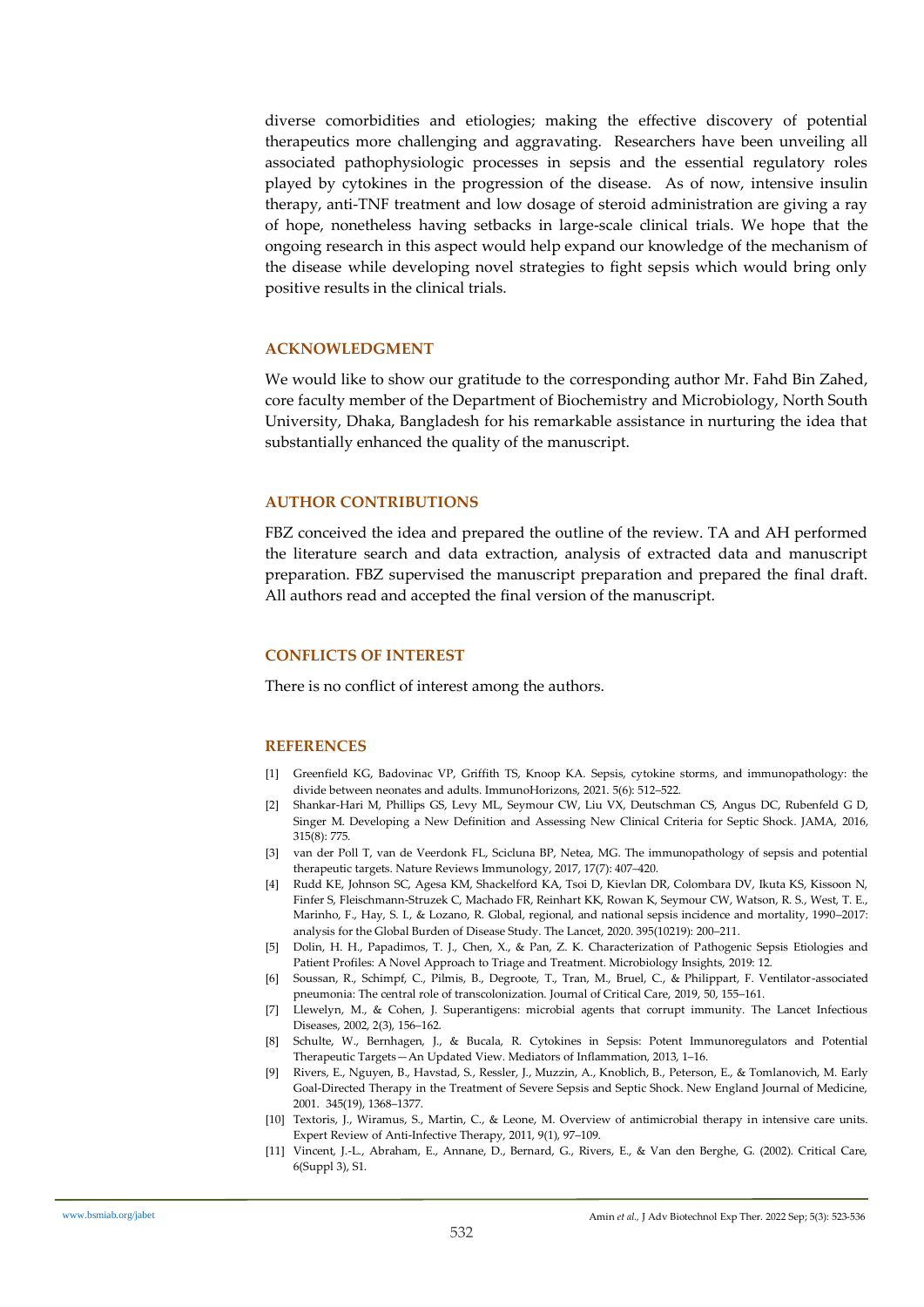- [12] Chousterman, B. G., Swirski, F. K., & Weber, G. F. Cytokine storm and sepsis disease pathogenesis. Seminars in Immunopathology, 2017. 39(5), 517–528.
- [13] Ferrara, J. L., Abhyankar, S., & Gilliland, D. G. Cytokine storm of graft-versus-host disease: a critical effector role for interleukin-1. Transplantation Proceedings, 1993. 25(1 Pt 2), 1216–1217.
- [14] Yokota, S. [Influenza-associated encephalopathy--pathophysiology and disease mechanisms]. Nihon Rinsho. Japanese Journal of Clinical Medicine, 2003. 61(11), 1953–1958.
- [15] Tisoncik, J. R., Korth, M. J., Simmons, C. P., Farrar, J., Martin, T. R., & Katze, M. G. Into the Eye of the Cytokine Storm. Microbiology and Molecular Biology Reviews, 2012. 76(1), 16–32.
- [16] Chung, K. F. Cytokines. Asthma and COPD. Asthma and COPD (Second Edition), 2009. 327–341. https://doi.org/10.1016/b978-0-12-374001-4.00027-4
- [17] Trotta, P. P. Cytokines: An Overview. American Journal of Reproductive Immunology, 1991. 25(3), 137–141.
- [18] Gery, I., & Waksman, B. H. Potentiation of the T-lymphocyte response to mitogens. Journal of Experimental Medicine, 1972. 136(1), 143–155.
- [19] Mera, S., Tatulescu, D., Cismaru, C., Bondor, C., Slavcovici, A., Zanc, V., Carstina, D., & Oltean, M. Multiplex cytokine profiling in patients with sepsis. APMIS, 2010. 119(2), 155–163.
- [20] Gouel-Chéron, A., Allaouchiche, B., Guignant, C., Davin, F., Floccard, B., & Monneret, G. Early Interleukin-6 and Slope of Monocyte Human Leukocyte Antigen-DR: A powerful association to predict the development of sepsis after major trauma. 2012. PLoS ONE, 7(3), e33095.
- [21] Riedemann, N. C., Guo, R., Hollmann, T. J., Gao, H., Neff, T. A., Reuben, J. S., Speyer, C. L., Sarma, J. V., Wetsel, R. A., Zetoune, F. S., & Ward, P. A. Regulatory role of C5a in LPS-induced IL-6 production by neutrophils during sepsis. The FASEB Journal, 2003, 18(2), 1–16.
- [22] Hsieh, C., Macatonia, S., Tripp, C., Wolf, S., O'Garra, A., & Murphy, K. Development of TH1 CD4+ T cells through IL-12 produced by Listeria-induced macrophages. Science, 1993. 260(5107), 547–549.
- [23] Castro, F., Cardoso, A. P., Gonçalves, R. M., Serre, K., & Oliveira, M. J. Interferon-Gamma at the Crossroads of Tumor Immune Surveillance or Evasion. Frontiers in Immunology, 2018. 9.
- [24] Kasahara, T., Hooks, J. J., Dougherty, S. F., & Oppenheim, J. J. Interleukin 2-mediated immune interferon (IFNgamma) production by human T cells and T cell subsets. The Journal of Immunology, 1983, 130(4), 1784–1789.
- [25] Lee, S.-J., Jang, B.-C., Lee, S.-W., Yang, Y.-I., Suh, S.-I., Park, Y.-M., Oh, S., Shin, J.-G., Yao, S., Chen, L., & Choi, I.-H. Interferon regulatory factor-1 is prerequisite to the constitutive expression and IFN-γ-induced upregulation of B7-H1 (CD274). FEBS Letters, (2006). 580(3), 755–762. 3
- [26] Ferber, I. A., Brocke, S., Taylor-Edwards, C., Ridgway, W., Dinisco, C., Steinman, L., Dalton, D., & Fathman, C. G. Mice with a disrupted IFN-gamma gene are susceptible to the induction of experimental autoimmune encephalomyelitis (EAE). The Journal of Immunology, (1996).156(1), 5–7.
- [27] Shrestha, B., Wang, T., Samuel, M. A., Whitby, K., Craft, J., Fikrig, E., & Diamond, M. S. Gamma Interferon Plays a Crucial Early Antiviral Role in Protection against West Nile Virus Infection. Journal of Virology, 2006. 80(11), 5338–5348.
- [28] Ono, S., Ueno, C., Aosasa, S., Tsujimoto, H., Seki, S., & Mochizuki, H. Severe sepsis induces deficient interferongamma and interleukin-12 production, but interleukin-12 therapy improves survival in peritonitis. The American Journal of Surgery, (2001).182(5), 491–497.
- [29] Romero, C. R., Herzig, D. S., Etogo, A., Nunez, J., Mahmoudizad, R., Fang, G., Murphey, E. D., Toliver-Kinsky, T., & Sherwood, E. R. The role of interferon-γ in the pathogenesis of acute intra-abdominal sepsis. Journal of Leukocyte Biology, (2010). 88(4), 725–735.
- [30] Weber, G. F., Chousterman, B. G., He, S., Fenn, A. M., Nairz, M., Anzai, A., Brenner, T., Uhle, F., Iwamoto, Y., Robbins, C. S., Noiret, L., Maier, S. L., Zönnchen, T., Rahbari, N. N., Schölch, S., Klotzsche-von Ameln, A., Chavakis, T., Weitz, J., Hofer, S., & Weigand, M. A. Interleukin-3 amplifies acute inflammation and is a potential therapeutic target in sepsis. Science, (2015). 347(6227), 1260–1265.
- [31] Hamilton, J. A. Colony-stimulating factors in inflammation and autoimmunity. Nature Reviews. Immunology, (2008). 8(7), 533–544.
- [32] Suntharalingam, G., Perry, M. R., Ward, S., Brett, S. J., Castello-Cortes, A., Brunner, M. D., & Panoskaltsis, N. Cytokine Storm in a Phase 1 Trial of the Anti-CD28 Monoclonal Antibody TGN1412. New England Journal of Medicine, (2006). 355(10), 1018–1028.
- [33] COLEY, W. B. The treatment of malignat tumors by repeated inoculations of erysipelas. The American Journal of the Medical Sciences, 1893, 105(5), 487–510.
- [34] Pechous, R. D., Sivaraman, V., Price, P. A., Stasulli, N. M., & Goldman, W. E. Early Host Cell Targets of Yersinia pestis during Primary Pneumonic Plague. PLoS Pathogens, (2013).9(10), e1003679.
- [35] Fajgenbaum, D. C., June, C. H. Cytokine Storm. New England Journal of Medicine, (2020). 383(23), 2255–2273.
- [36] Porter, D. L., Levine, B. L., Kalos, M., Bagg, A., & June, C. H. Chimeric Antigen Receptor–Modified T Cells in Chronic Lymphoid Leukemia. New England Journal of Medicine, (2011). 365(8), 725–733.
- [37] Templin, C., Ghadri, J. R., Diekmann, J., Napp, L. C., Bataiosu, D. R., Jaguszewski, M., Cammann, V. L., Sarcon, A., Geyer, V., Neumann, C. A., Seifert, B., Hellermann, J., Schwyzer, M., Eisenhardt, K., Jenewein, J., Franke, J., Katus, H. A., Burgdorf, C., Schunkert, H., & Moeller, C. Clinical Features and Outcomes of Takotsubo (Stress) Cardiomyopathy. New England Journal of Medicine, (2015). 373(10), 929–938.
- [38] Schwartzentruber, D. J. Guidelines for the Safe Administration of High-Dose Interleukin-2. Journal of Immunotherapy, (2001). 24(4), 287–293.
- [39] Barry, S. M., Johnson, M. A., Janossy, G. Cytopathology or immunopathology? The puzzle of cytomegalovirus pneumonitis revisited. Bone Marrow Transplantation, (2000). 26(6), 591–597.
- [40] Huang, K.-J., Su, I.-J., Theron, M., Wu, Y.-C., Lai, S.-K., Liu, C.-C., Lei, H.-Y. An interferon-?-related cytokine storm in SARS patients. Journal of Medical Virology, (2004). 75(2), 185–194.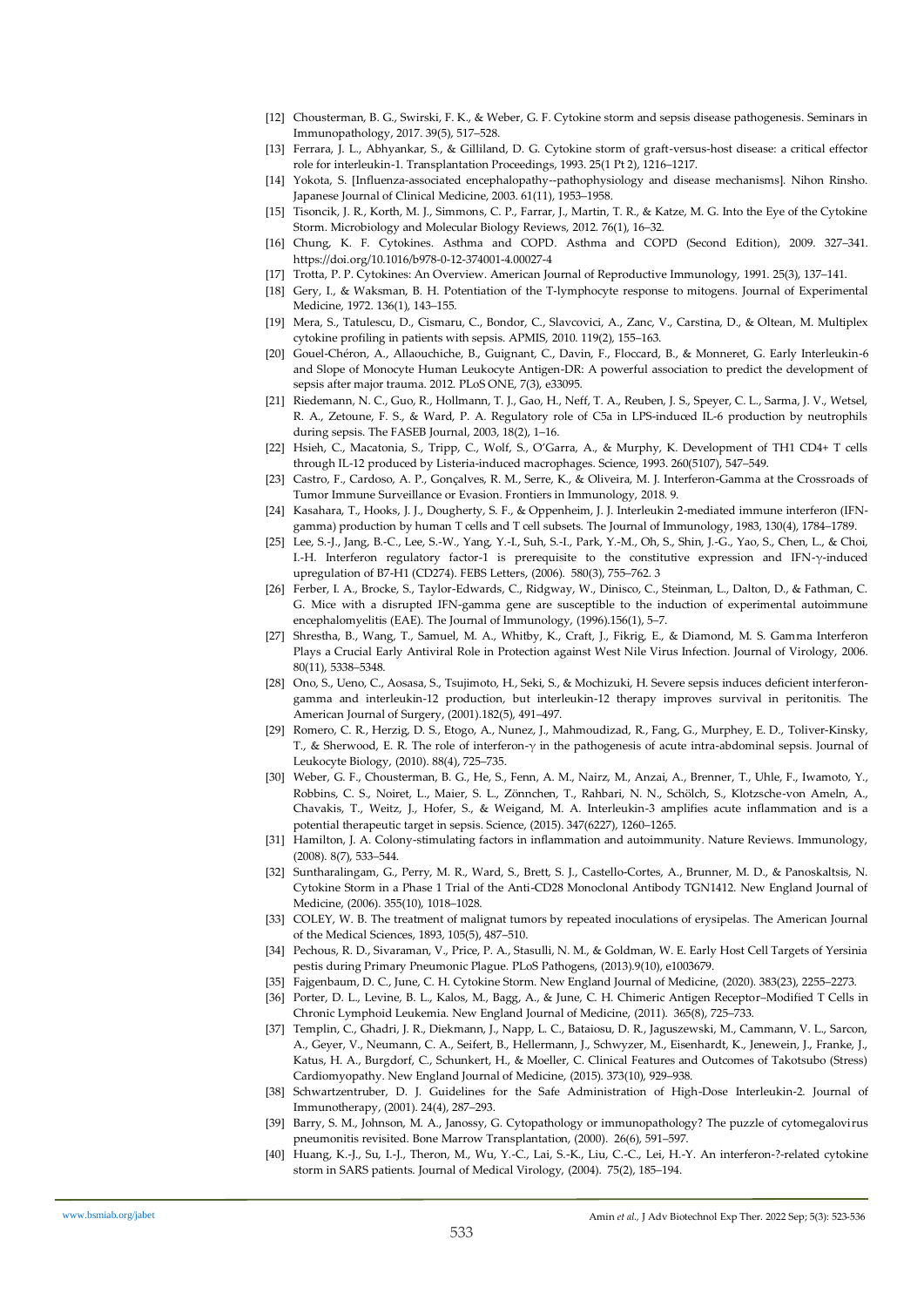- [41] Bisno, A., Brito, M., & Collins, C. Molecular basis of group A streptococcal virulence. The Lancet Infectious Diseases, (2003). 3(4), 191–200.
- [42] Jahrling, P. B., Hensley, L. E., Martinez, M. J., LeDuc, J. W., Rubins, K. H., Relman, D. A., & Huggins, J. W. Exploring the potential of variola virus infection of cynomolgus macaques as a model for human smallpox. Proceedings of the National Academy of Sciences of the United States of America, (2004). 101(42), 15196–15200.
- [43] Hussell, T., & Goulding, J. Structured regulation of inflammation during respiratory viral infection. The Lancet Infectious Diseases, (2010). 10(5), 360–366. https://doi.org/10.1016/s1473-3099(10)70067-0
- [44] Peiris, J. S. M., Cheung, C. Y., Leung, C. Y. H., & Nicholls, J. M. Innate immune responses to influenza A H5N1: friend or foe? Trends in Immunology, (2009). 30(12), 574–584.
- [45] Martin, G. S., & Bernard, G. R. Airway and lung in sepsis. Intensive Care Medicine, (2001). 27(S1), S63–S79.
- [46] Uccelli, A., & de Rosbo, N. K. The immunomodulatory function of mesenchymal stem cells: mode of action and pathways. Annals of the New York Academy of Sciences, (2015).1351(1), 114–126.
- [47] Lee, J. W., Fang, X., Krasnodembskaya, A., Howard, J. P., & Matthay, M. A. Concise Review: Mesenchymal Stem Cells for Acute Lung Injury: Role of Paracrine Soluble Factors. Stem Cells, (2011). 29(6), 913–919.
- [48] Soares, M. O., Welton, N. J., Harrison, D. A., Peura, P., Hari, M. S., Harvey, S. E., Madan, J. J., Ades, A. E., Palmer, S. J., & Rowan, K. M. An evaluation of the feasibility, cost and value of information of a multicentre randomised controlled trial of intravenous immunoglobulin for sepsis (severe sepsis and septic shock): incorporating a systematic review, meta-analysis and value of information analysis. Health Technol Assess. 2012;16(7):1-186.
- [49] Rhodes, A., Evans, L. E., Alhazzani, W., Levy, M. M., Antonelli, M., Ferrer, R., Kumar, A., Sevransky, J. E., Sprung, C. L., Nunnally, M. E., Rochwerg, B., Rubenfeld, G. D., Angus, D. C., Annane, D., Beale, R. J., Bellinghan, G. J., Bernard, G. R., Chiche, J.-D., Coopersmith, C., & De Backer, D. P. Surviving Sepsis Campaign: International Guidelines for Management of Sepsis and Septic Shock: 2016. Intensive Care Medicine, (2017). 43(3), 304–377.
- [50] Cronin, L., Cook, D. J., Carlet, J., Heyland, D. K., King, D. B. M., Lansang, M. A. D., & Fisher, J. Corticosteroid treatment for sepsis. Critical Care Medicine, (1995). 23(8), 1430–1439.
- [51] Bollaert, P.-E., Charpentier, C., Levy, B., Debouverie, M., Audibert, G., Larcan, A. Reversal of late septic shock with supraphysiologic doses of hydrocortisone. Critical Care Medicine, (1998). 26(4), 645–650.
- [52] Briegel, J., Forst, H., Haller, M., Schelling, G., Kilger, E., Kuprat, G., Hemmer, B., Hummel, T., Lenhart, A., Heyduck, M., Stoll, C., & Peter, K. Stress doses of hydrocortisone reverse hyperdynamic septic shock. Critical Care Medicine, (1999). 27(4), 723–732.
- [53] Annane, D., Bellissant, E., Bollaert, P.-E., Briegel, J., Confalonieri, M., De Gaudio, R., Keh, D., Kupfer, Y., Oppert, M., & Meduri, G. U. Corticosteroids in the Treatment of Severe Sepsis and Septic Shock in Adults. JAMA, (2009). 301(22), 2362.
- [54] Meduri, G. U., Muthiah, M. P., Carratù, P., Eltorky, M., & Chrousos, G. P. Nuclear Factor-ĸB- and Glucocorticoid Receptor α- Mediated Mechanisms in the Regulation of Systemic and Pulmonary Inflammation during Sepsis and Acute Respiratory Distress Syndrome. Neuroimmunomodulation, (2005). 12(6), 321–338.
- [55] Johannes, T., Mik, E. G., Klingel, K., Dieterich, H.-J., Unertl, K. E., & Ince, C. Low-dose dexamethasonesupplemented fluid resuscitation reverses endotoxin-induced acute renal failure and prevents cortical microvascular hypoxia. Shock, (2009). 31(5), 521–528.
- [56] Rinaldi, S., Adembri, C., Grechi, S., & De Gaudio, A. R. Low-dose hydrocortisone during severe sepsis: Effects on microalbuminuria. Critical Care Medicine, (2006). 34(9), 2334–2339.
- [57] Vachharajani, V., Vital, S., Russell, J., Scott, L. K., Granger, D. N. Glucocorticoids inhibit the cerebral microvascular dysfunction associated with sepsis in obese mice. Microcirculation, (2006). 13(6), 477–487.
- [58] Hafezi-Moghadam, A., Simoncini, T., Yang, Z., Limbourg, F. P., Plumier, J.-C., Rebsamen, M. C., Hsieh, C.-M., Chui, D.-S., Thomas, K. L., Prorock, A. J., Laubach, V. E., Moskowitz, M. A., French, B. A., Ley, K., Liao, J. K. Acute cardiovascular protective effects of corticosteroids are mediated by non-transcriptional activation of endothelial nitric oxide synthase. Nature Medicine, (2002). 8(5), 473–479.
- [59] Marik, P. E., Pastores, S. M., Annane, D., Meduri, G. U., Sprung, C. L., Arlt, W., Keh, D., Briegel, J., Beishuizen, A., Dimopoulou, I., Tsagarakis, S., Singer, M., Chrousos, G. P., Zaloga, G., Bokhari, F., & Vogeser, M. Recommendations for the diagnosis and management of corticosteroid insufficiency in critically ill adult patients: Consensus statements from an international task force by the American College of Critical Care Medicine. Critical Care Medicine, (2008). 36(6), 1937–1949.
- [60] Zhang, M., Chen, H., Yang, Z., Zhang, M., Wang, X., Zhao, K., Li, X., Xiu, N., Tong, F., & Wang, Y. 17β-Estradiol Attenuates LPS-Induced Macrophage Inflammation In Vitro and Sepsis-Induced Vascular Inflammation In Vivo by Upregulating miR-29a-5p Expression. Mediators of Inflammation, 2021, 1–16.
- [61] Mathias, B., Szpila, B. E., Moore, F. A., Efron, P. A., & Moldawer, L. L. A Review of GM-CSF Therapy in Sepsis. Medicine, (2015). 94(50), e2044.
- [62] Bo, L., Wang, F., Zhu, J., Li, J., & Deng, X. Granulocyte-colony stimulating factor (G-CSF) and granulocytemacrophage colony stimulating factor (GM-CSF) for sepsis: a meta-analysis. Critical Care, (2011). 15(1), R58.
- [63] Van den Berghe, G., Wouters, P., Weekers, F., Verwaest, C., Bruyninckx, F., Schetz, M., Vlasselaers, D., Ferdinande, P., Lauwers, P., & Bouillon, R. Intensive Insulin Therapy in Critically Ill Patients. New England Journal of Medicine, (2001). 345(19), 1359–1367. https://doi.org/10.1056/nejmoa011300
- [64] Hotchkiss, R. S., & Karl, I. E. The Pathophysiology and Treatment of Sepsis. New England Journal of Medicine, (2003). 348(2), 138–150.
- [65] Tang, R., Jia, L., Li, Y., Zheng, J., & Qi, P. Narciclasine attenuates sepsis-induced myocardial injury by modulating autophagy. Aging, (2021). 13(11), 15151–15163.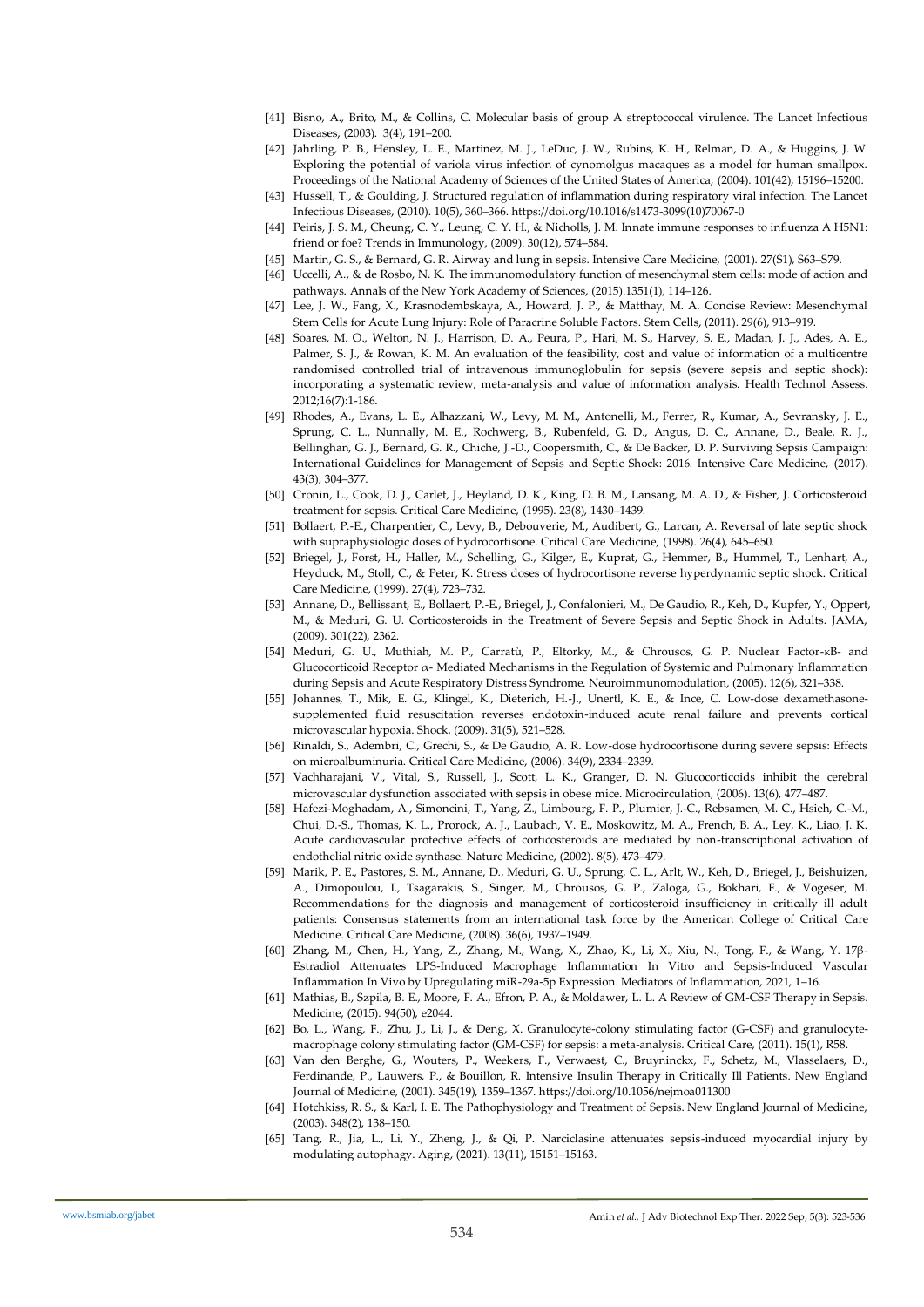- [66] Ehrnthaller, C., Braumüller, S., Kellermann, S., Gebhard, F., Perl, M., & Huber-Lang, M. Complement Factor C5a Inhibits Apoptosis of Neutrophils—A Mechanism in Polytrauma? Journal of Clinical Medicine, (2021). 10(14), 3157.
- [67] Atzeni, F., & Sarzi-Puttini, P. Tumor Necrosis Factor. Brenner's Encyclopedia of Genetics, (2013). 229–231.
- [68] Clark, I. A., Alleva, L. M., Mills, A. C., & Cowden, W. B. Pathogenesis of Malaria and Clinically Similar Conditions. Clinical Microbiology Reviews, (2004). 17(3), 509–539. https://doi.org/10.1128/CMR.17.3.509- 539.2004
- [69] Tracey, K. J., Beutler, B., Lowry, S. F., Merryweather, J., Wolpe, S., Milsark, I. W., Hariri, R. J., Fahey, T. J., Zentella, A., Albert, J. D., Shires, G. T., & Cerami, A. Shock and Tissue Injury Induced by Recombinant Human Cachectin. Science, (1986). 234(4775), 470–474.
- [70] Tracey, K. J., Beutler, B., Lowry, S. F., Merryweather, J., Wolpe, S., Milsark, I. W., Hariri, R. J., Fahey, T. J., Zentella, A., Albert, J. D., Shires, G. T., & Cerami, A. Shock and Tissue Injury Induced by Recombinant Human Cachectin. Science, (1986). 234(4775), 470–474.
- [71] Qiu, P., Cui, X., Sun, J., Welsh, J., Natanson, C., & Eichacker, P. Q. Antitumor Necrosis Factor Therapy Is Associated With Improved Survival in Clinical Sepsis Trials. Critical Care Medicine, (2013). 41(10), 2419–2429.
- [72] Thalayasingam, N., & Isaacs, J. D. Anti-TNF therapy. Best Practice & Research Clinical Rheumatology, (2011). 25(4), 549–567.
- [73] Cohen, J., & Carlet, J. INTERSEPT. Critical Care Medicine, (1996). 24(9), 1431–1440.
- [74] Beutler, B., Milsark, I., & Cerami, A. Passive immunization against cachectin/tumor necrosis factor protects mice from lethal effect of endotoxin. Science, (1985).229(4716), 869–871.
- [75] Lv, S., Han, M., Yi, R., Kwon, S., Dai, C., & Wang, R. Anti-TNF-α therapy for patients with sepsis: a systematic meta-analysis. International Journal of Clinical Practice, (2014). 68(4), 520–528.
- [76] Rhen, T., & Cidlowski, J. A. Antiinflammatory action of glucocorticoids--new mechanisms for old drugs. The New England Journal of Medicine, (2005). 353(16), 1711–1723.
- [77] Annane, D. Effect of treatment with low doses of hydrocortisone and fludrocortisone on mortality in patients with septic shock. JAMA, (2002). 288(7), 862.
- [78] Sprung, C. L., Annane, D., Keh, D., Moreno, R., Singer, M., Freivogel, K., Weiss, Y. G., Benbenishty, J., Kalenka, A., Forst, H., Laterre, P.-F., Reinhart, K., Cuthbertson, B. H., Payen, D., & Briegel, J. Hydrocortisone Therapy for Patients with Septic Shock. New England Journal of Medicine, (2008). 358(2), 111–124.
- [79] Opal, S. M., Laterre, P.-F., Francois, B., LaRosa, S. P., Angus, D. C., Mira, J.-P., Wittebole, X., Dugernier, T., Perrotin, D., Tidswell, M., Jauregui, L., Krell, K., Pachl, J., Takahashi, T., Peckelsen, C., Cordasco, E., Chang, C.- S., Oeyen, S., Aikawa, N., & Maruyama, T. Effect of Eritoran, an Antagonist of MD2-TLR4, on Mortality in Patients With Severe Sepsis. JAMA, (2013). 309(11), 1154.
- [80] Fink, M. P. (2013). Animal models of sepsis. Virulence, 5(1), 143–153.
- [81] Schulert, G. S., & Cron, R. Q. The genetics of macrophage activation syndrome. Genes & Immunity, (2020). 21(3), 169–181.
- [82] Bhaskar, S., Sinha, A., Banach, M., Mittoo, S., Weissert, R., Kass, J. S., Rajagopal, S., Pai, A. R., & Kutty, S. Cytokine storm in COVID-19—immunopathological mechanisms, clinical considerations, and therapeutic approaches: the reprogram consortium position paper. Frontiers in Immunology, (2020).11.
- [83] Myers, A. K., Robey, J. W., & Price, R. M. Relationships between tumour necrosis factor, eicosanoids and platelet-activating factor as mediators of endotoxin-induced shock in mice. British Journal of Pharmacology, (1990). 99(3), 499–502.
- [84] Sha, T., Sunamoto, M., Kitazaki, T., Sato, J., Ii, M., & Iizawa, Y. Therapeutic effects of TAK-242, a novel selective Toll-like receptor 4 signal transduction inhibitor, in mouse endotoxin shock model. European Journal of Pharmacology, (2007). 571(2-3), 231–239.
- [85] Creasey, A. A., Chang, A. C., Feigen, L., Wün, T. C., Taylor, F. B., & Hinshaw, L. B. Tissue factor pathway inhibitor reduces mortality from Escherichia coli septic shock. Journal of Clinical Investigation, (1993). 91(6), 2850–2860.
- [86] Giral, M., Balsa, D., Ferrando, R., Merlos, M., Garcia-Rafanell, J., & Forn, J. Effects of UR-12633, a new antagonist of platelet-activating factor, in rodent models of endotoxic shock. British Journal of Pharmacology, (1996). 118(5), 1223–1231.
- [87] Opal, S. M., Palardy, BA, J. E., Parejo, BA, N. A., & Creasey, A. A. The activity of tissue factor pathway inhibitor in experimental models of superantigen-induced shock and polymicrobial intra-abdominal sepsis. Critical Care Medicine, (2001). 29(1), 13–17.
- [88] Alexander, H. R., Doherty, G. M., Buresh, C. M., Venzon, D. J., & Norton, J. A. A recombinant human receptor antagonist to interleukin 1 improves survival after lethal endotoxemia in mice. Journal of Experimental Medicine, (1991). 173(4), 1029–1032.
- [89] Hinshaw, L. B., Beller-Todd, B. K., Archer, L. T., Benjamin, B., Flournoy, D. J., Passey, R., & Wilson, M. F. Effectiveness of Steroid/Antibiotic Treatment in Primates Administered LD100 Escherichia coli. Annals of Surgery, (1981). 194(1), 51–56.
- [90] Van Zee, K. J., Moldawer, L. L., Oldenburg, H. S., Thompson, W. A., Stackpole, S. A., Montegut, W. J., Rogy, M. A., Meschter, C., Gallati, H., Schiller, C. D., Richter, W. F., Loetscher, H., Ashkenazi, A., Chamow, S. M., Wurm, F., Calvano, S. E., Lowry, S. F., & Lesslauer, W. Protection against lethal Escherichia coli bacteremia in baboons (Papio anubis) by pretreatment with a 55-kDa TNF receptor (CD120a)-Ig fusion protein, Ro 45-2081. Journal of Immunology (Baltimore, Md.: 1950), (1996). 156(6), 2221–2230.
- [91] Camerota, Anthony J., Creasey, Abla A., Patla, V., Larkin, Vera A., & Fink, Mitchell P. Delayed treatment with recombinant human tissue factor pathway inhibitor improves survival in rabbits with gram‐negative peritonitis. the journal of infectious diseases (1998)., 177(3), 668–676.